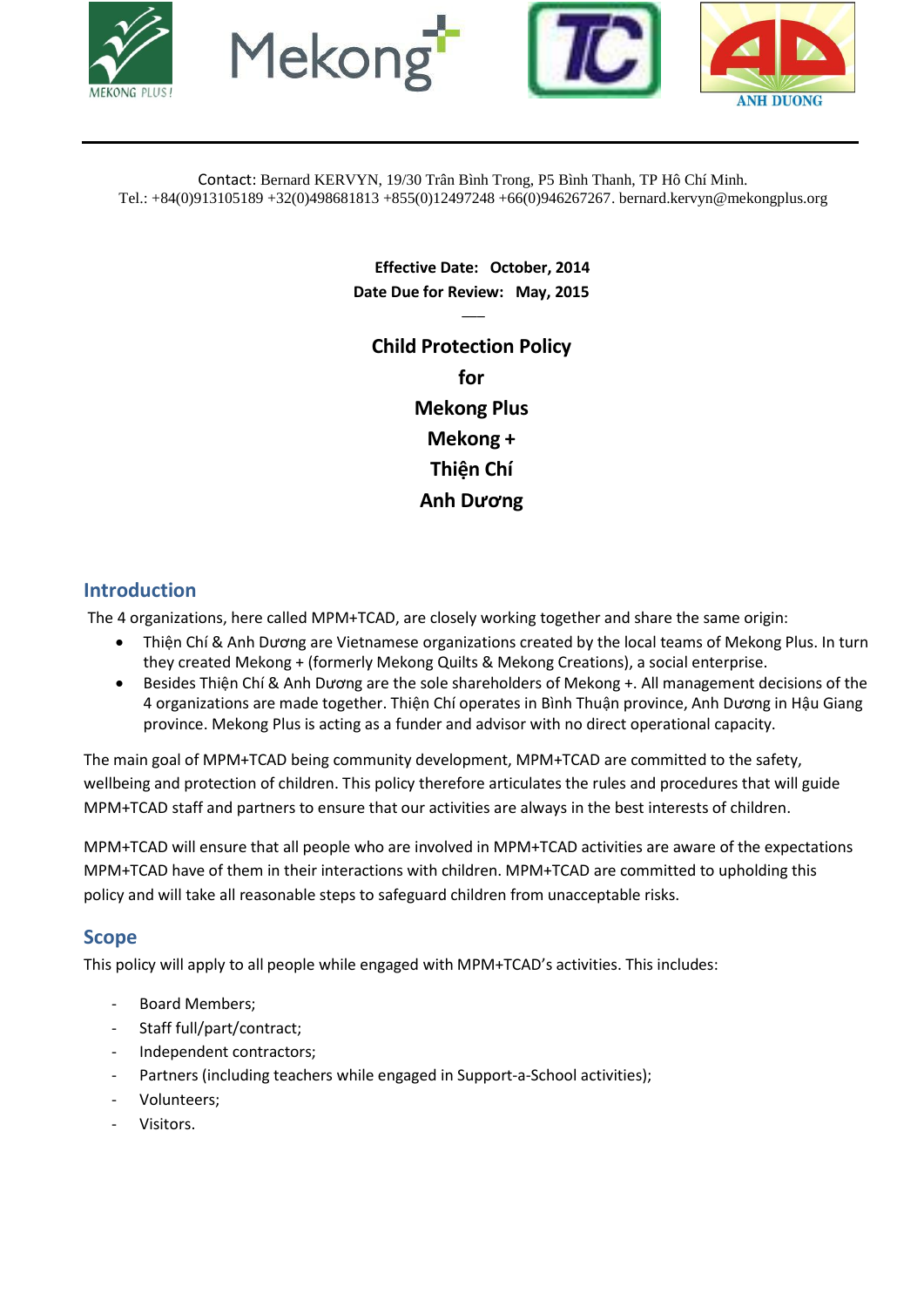## **Definitions**

- **Children**: For the purposes of this policy MPM+TCAD considers a child as any individual aged under 18 years.
- **Child abuse**: Both boys and girls can be the victim of child abuse, and abuse can be inflicted on a child by men, women and older children. It includes physical abuse, emotional abuse, sexual abuse, neglect or negligent treatment or commercial or other exploitation. It results in actual or potential harm to a child's health, development or dignity.
- **Physical abuse:** the intentional causing of physical harm to a child. This may take the form of slapping, punching, shaking, kicking, burning, shoving, biting, strangling, poisoning or otherwise physical hurting a child.
- **Emotional abuse:** involves a pattern of behaviour by adults towards children, which includes threats, rejection, isolation, belittling, name calling or other non-physical forms of hostile or rejecting treatment which erodes social competence or self-esteem over time.
- **Neglect or negligent treatment**: is the failure to provide a child within the context of resources reasonably available to the family or caregivers - with the conditions essential for their physical and emotional development and well-being.
- **Sexual abuse**: occurs when someone uses their power or authority to involve a child in sexual activity.
- **Sexually abusive behaviours** can involve fondling genitals, masturbation, oral sex, vaginal or anal penetration by a penis, finger or any other object, fondling breasts, voyeurism, exhibitionism or exposing the child to, or involving the child in, pornography. Both boys and girls can be victims of child sexual abuse.

## **Code of Conduct for Working with Children**

A code of conduct makes clear what is acceptable during their interactions with children. It gives adults confidence to know that their behaviours are approved if they align with the code of conduct.

MPM+TCAD expects that all people engaged with our activities will consistently abide by the following code of conduct. They will also consistently advocate that all children are treated in these ways by others. A record of their agreement to uphold the code of conduct will be retained by MPM+TCAD.

I understand that while involved with MPM+TCAD's activities, I must:

- treat children with respect regardless of race, colour, gender, language, religion, political or other opinion, national, ethnic or social origin, property, disability, birth or other status
- not use language or behaviour towards children that is inappropriate, harassing, abusive, sexually provocative, demeaning or culturally inappropriate;
- not engage children under the age of 18 in any form of sexual intercourse or sexual activity, including paying for sexual services or acts;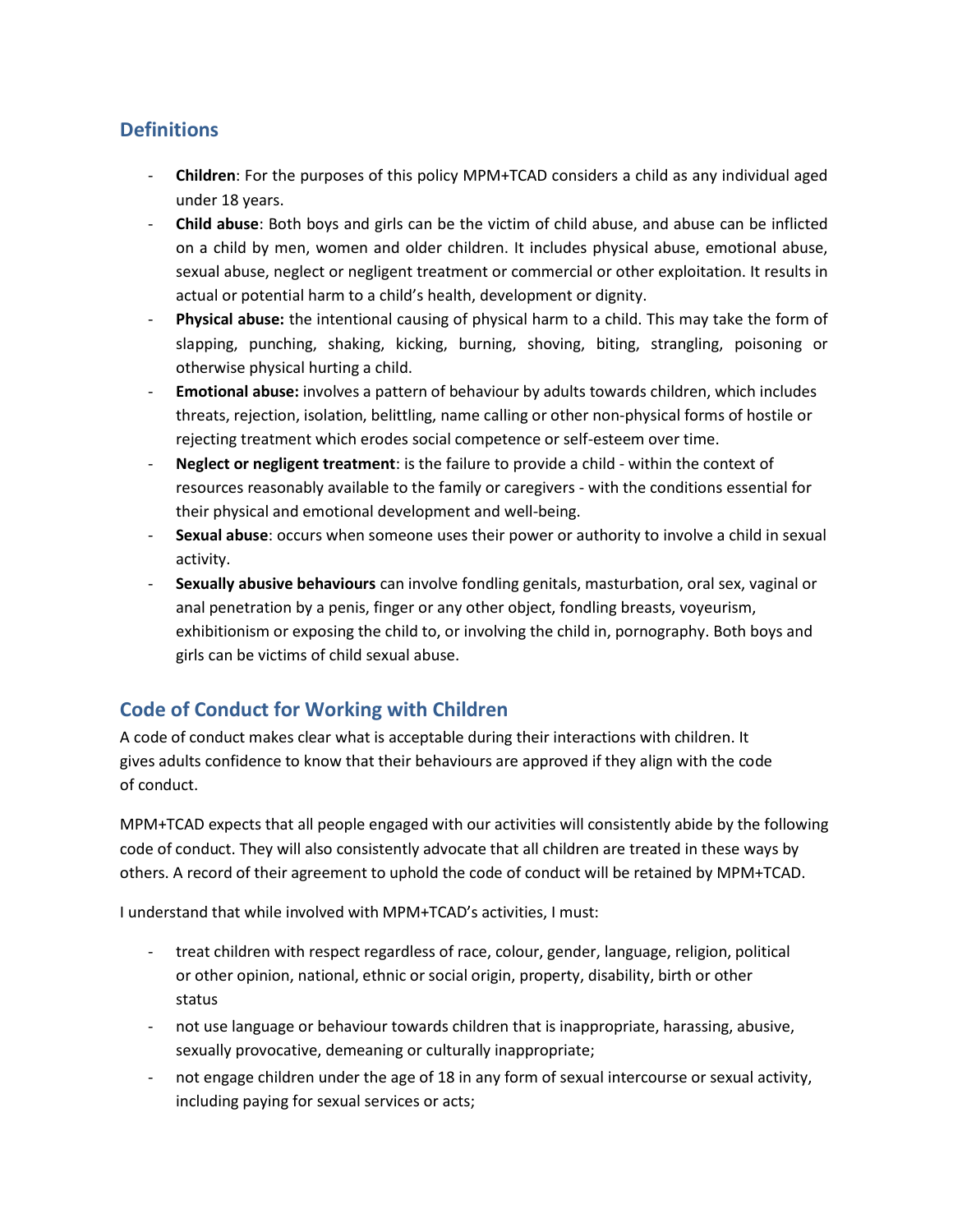- wherever possible, ensure that another adult is present when working in the proximity of children. Any one-on-one contact sessions will only occur with the knowledge of the CEO and appropriate risk mitigation strategies;
- not invite unaccompanied children into my home, unless they are at immediate risk of injury or in physical danger;
- not sleep close to unsupervised children unless absolutely necessary, in which case I must obtain my supervisor's permission, and ensure that another adult is present if possible;
- use any computers, mobile phones, video cameras, cameras or social media appropriately, and never to exploit or harass children or access child exploitation material through any medium;
- not use physical punishment on children;
- not hire children for domestic or other labour which is inappropriate given their age or developmental stage stage, which interferes with their time available for education and recreational activities, or which places them at significant risk of injury;
- comply with all relevant local legislation, including labour laws in relation to child labour;
- immediately report concerns or allegations of child exploitation and abuse and breaches of the MPM+TCAD Child Protection Policy or Code of Conduct for Working with Children;
- immediately disclose all charges, convictions and other outcomes of an offence, which occurred before or occurs during my association with MPM+TCAD that relate to child exploitation and abuse.

When photographing or filming a child or using children's images for work-related purposes, I must:

- assess and endeavour to comply with local traditions or restrictions for reproducing personal images before photographing or filming a child;
- obtain informed consent from the child and parent or guardian of the child before photographing or filming a child. As part of this I must explain how the photograph or film will be used;
- ensure photographs, films, videos and DVDs present children in a dignified and respectful manner and not in a vulnerable or submissive manner. Children should be adequately clothed and not in poses that could be seen as sexually suggestive;
- ensure images are honest representations of the context and the facts;
- ensure file labels, meta data or text descriptions do not reveal identifying information about a child when sending images electronically or publishing images in any form.

### **Procedures**

The procedures listed in this policy are clear statements that describe how MPM+TCAD will address particular issues. MPM+TCAD is committed to consistently following these procedures.

#### **Recruitment**

MPM+TCAD is committed to the following recruitment practices that aim to mitigate